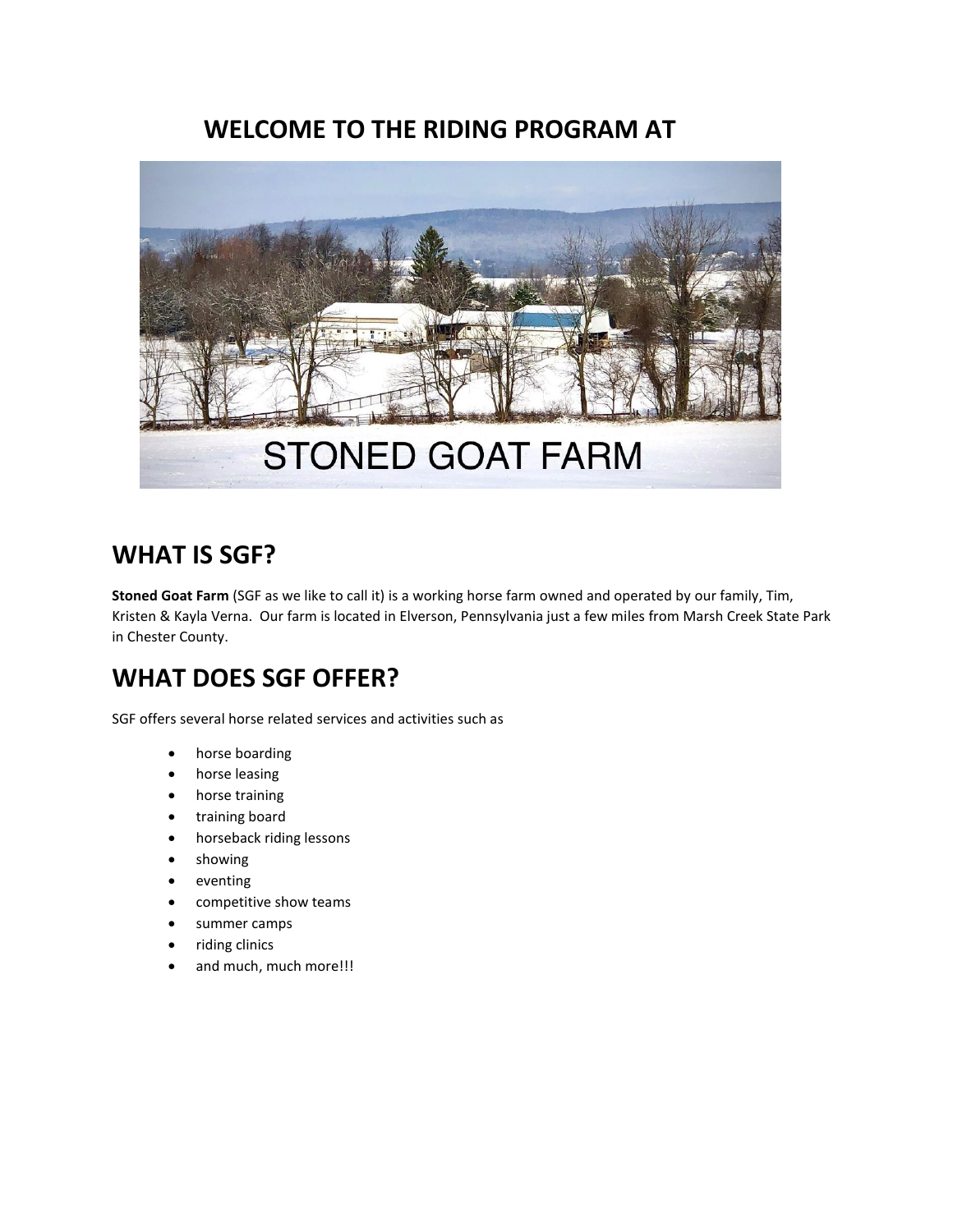# **MEET OUR TRAINERS**





#### **ALYSHA BARBER KAYLA VERNA**

SGF currently has two trainers, Alysha Barber & Kayla Verna. Alysha Barber is the head trainer at SGF and oversees the entire riding program. Alysha comes to us with over 30 years' experience and is part of the third generation in her family tree to be involved in the horse industry. She owns several of her own horses which are kept at her family farm in Mohnton, PA. Alysha teaches our advanced-intermediate to advanced students and she also trains our competitive riding team. Kayla comes to us with 15+ years riding experience and teaches our beginner through intermediate level students of all ages. Kayla has owned several horses over the years and her current horse, "Koda" resides with us here at SGF. Both trainers are incredible athletes, owning their own horses and riding at the competitive level . They work closely with each other ensure the best experience for each student in the program.

# **LESSON PRICING**

Every riding student is categorized into one of four groups:

- 1. full time students
- 2. full time students with their own horse
- 3. part time students
- 4. Drop-in students

Explanation of the categories listed below.

#### **1. FULL TIME STUDENTS:**

**1/2 hr private lessons \$\$220/month or \$55/lesson. (\$50 for cash)**

**1 hr private lesson (age 12+) \$400/mo or \$100/lesson (\$90 for cash)**

**1 hr group lesson (not applicable for beginners) \$220/mo \$55/lesson (\$50 for cash)**

**\*Pay for the month up front AND in cash and save an additional \$5.**

 Our full time students ride weekly, are committed to ride for the entire month and are billed for the number of lesson days in that given month in order to get the full time rates. The student's lesson days and times remain the same every week. If a lesson is cancelled with at least 24 hours notice, the student will be given the opportunity to reschedule a make up lesson for another date with no penalty. That make up lesson must be scheduled within 30 days of the originally scheduled lesson or the lesson is forfeited. Lessons cancelled within 24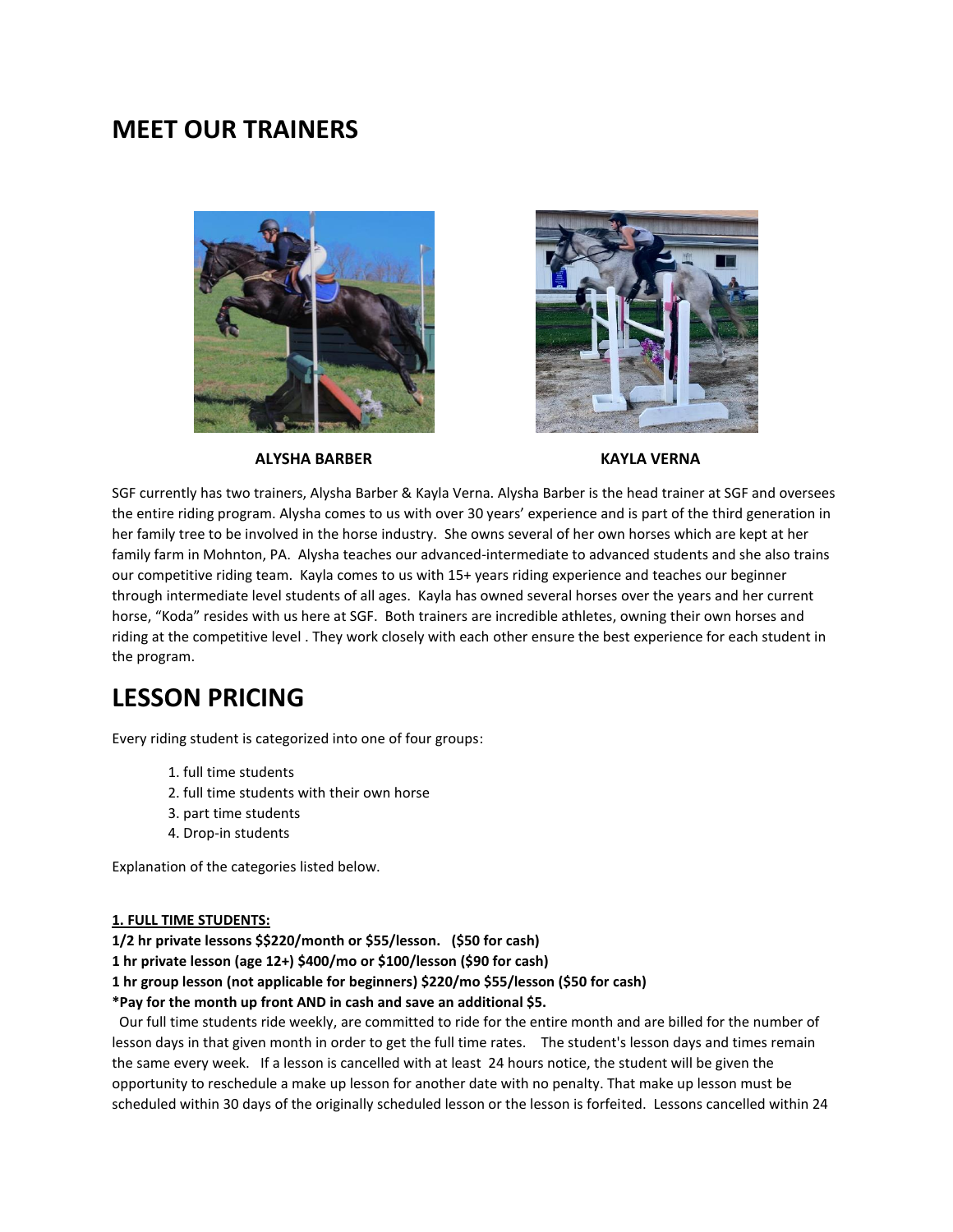hours are billed for the missed lesson. If a full time student is going on vacation, they are still billed for the week, but they are given the opportunity to reschedule that lesson for another day. Rescheduling vacation lessons must be rescheduled within 30 days of the missed lesson. Full time students are encouraged to pay for the month of lessons at the beginning of each month.

# **2. FULL TIME STUDENTS WITH THEIR OWN HORSE:**

**(horse must be boarded at SGF)**

**1/2 hr private lessons \$190/mo (\$45/lesson)**

**1 hr private lesson (age 12+) \$300/mo (\$85/lesson )**

**1 hr group lesson (not applicable for beginners) \$190/mo (\$45/lesson)**

**\*These lessons are billed as part of the board/lease agreement.**

No additional discounts on top of these rates.

Our full time with their own horse students either board or lease a horse at SGF. These students ride weekly and are billed for the number of weekly lessons that month. The student's lesson days and times remain the same every week. If a lesson is cancelled with at least 24 hours notice, the student will be given the opportunity to reschedule a make up lesson for another date without penalty. That make up lesson must be scheduled within 30 days of the originally scheduled lesson or the lesson is forfeited. Lessons canceled within 24 hours are billed for the missed lesson. These lessons are billed monthly as part of our boarding and leasing contracts.

# **3. PART TIME STUDENTS:**

# **1/2 hr private lessons \$55/lesson**

**1 hr private lesson (age 12+) \$100/lesson**

# **1 hr group lesson (not applicable for beginners) \$55/lesson**

Part time students ride a minimum of 2x per month and are on a routine bi-weekly schedule. If a lesson is cancelled with at least 24 hours notice, the student will be given the opportunity to reschedule a make up lesson for another date without penalty. That make up lesson must be scheduled within 30 days of the originally scheduled lesson or the lesson is forfeited.

# **4. DROP IN STUDENTS:**

**1/2 hr private lessons \$60/lesson**

**1 hr private lesson (age 12+) \$110/lesson**

# **1 hr group lesson (not applicable for beginners) \$60/lesson**

Students who schedule a lesson from time to time when their schedule allows and are not on a routine weekly or bi-weekly schedule are considered drop-in students. If for some reason a student cannot make their scheduled lesson, 48 hours notice is required for all drop-in lessons to avoid being charged for the missed lesson. If a drop in student makes a habit of canceling lessons, SGF reserves the right to decline scheduling of any future lessons with that student.

# **METHOD OF PAYMENTS**

We accept the following methods of payment: **Cash, check, Paypal and Venmo**. Cash is preferred and we do offer a discounted rates for cash for our full time students. All cash must be in a sealed envelope and dropped in the black mailbox in the main barn with participant's name, date, what it's for on the envelope. All checks are made payable to Timothy Verna. Paypal must be sent to [StonedGoatStables@gmail.com](mailto:StonedGoatStables@gmail.com) via friends and family only or the Paypal service fees will be charged to the participant. Venmo payments are to be sent to @Tim-Verna.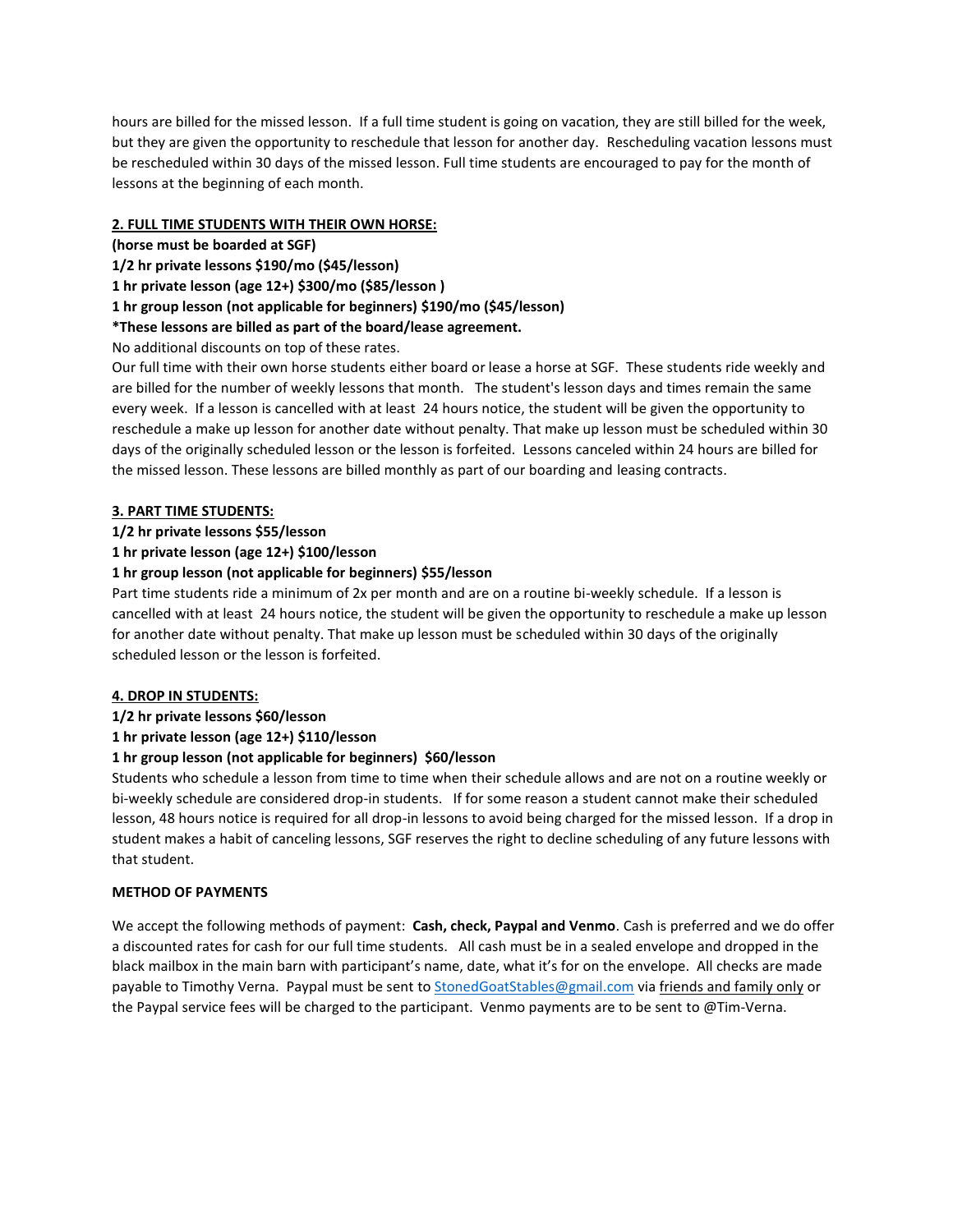# **FAQ's**

# **WHAT CAN I EXPECT TO LEARN DURING MY LESSON?**

We at SGF teach all aspects of horsemanship, not just how to sit on a horse and "ride". Horseback riding is sooo much more than that. We teach our students about respect and compassion while learning to care for the horses. One will learn how to retrieve the horses from the field or their stall and how to groom and properly tack up prior to riding. Our students will learn how to safely lead their horse into the riding arena, how to correctly mount the horse and of course how to ride properly. Our students also learn how to properly cool their horse out, how to untack their horse and how to thoroughly clean up after themselves and their horse prior to leaving the barn. We teach additional horsemanship skills such as hosing and bathing when applicable (weather permitting).

### **WHAT DO I NEED TO PARTICIPATE?**

Every student is required to own their own ASTM/SEI certified horseback riding helmet and a pair of English style riding boots. If this is your first time trying horseback riding, we will lend you a helmet for your first lesson to ensure you'd like to continue lessons before making the investment in a helmet and pair of boots. Sneakers are acceptable for the first lesson. DO NOT PURCHASE A USED HELMET. Old helmets do not meet the standards of today's protective headwear. Also, once a helmet has been involved in a serious fall, the helmet is considered compromised and should be replaced. For these reasons, it is imperative that our students are wearing the most up to date head protection on the market that is in new condition for their safety. You do not have to spend a ton of \$ on getting quality safety gear. Basic helmets that are ASTM/SEI certified can be purchased for as little as \$45 brand new. Riding boots can be purchased used or borrowed as a hand-me-down. Our staff is more than happy to help you with where to purchase safety gear and what type is needed.

### **DO I NEED TO OWN MY OWN HORSE?**

No, you do NOT need to own a horse in order to take riding lessons. SGF has several lesson horses available for learning how to ride.

# **I OWN MY OWN HORSE, CAN I STILL RIDE WITH SGF?**

Yes! SGF offers training for those who own their own horses. We offer training board for those students who wish to board with us at SGF. We also offer drop in training for those who do not wish to board with us but would like to train with us using their own horse. Contact us for more info on boarding and drop in training.

#### **ARE THE LESSON HORSES SAFE FOR BEGINNERS?**

SGF owns several lesson horses so there's a horse to suit everyone's riding ability from dead beginner through advanced competitive riding. All of our horses are considered 'safe', but please keep in mind that horses are living creatures with brains of their own which makes them very capable of making their own decisions. Horses do have good and bad days, just like humans and sometimes horses can act 'bratty' and misbehave. There is risk involved with horseback riding, just like most sports. We take all precautionary steps to ensure a fun and safe riding environment for our guests.

# **IM AN ADVANCED RIDER BUT I DON'T OWN MY OWN HORSE. DO YOU HAVE A HORSE FOR ME TO LESSON ON?**

Yep! We have trained horses for all levels from beginner through advanced. Our trainers fit each student to a properly suited horse for all lessons.